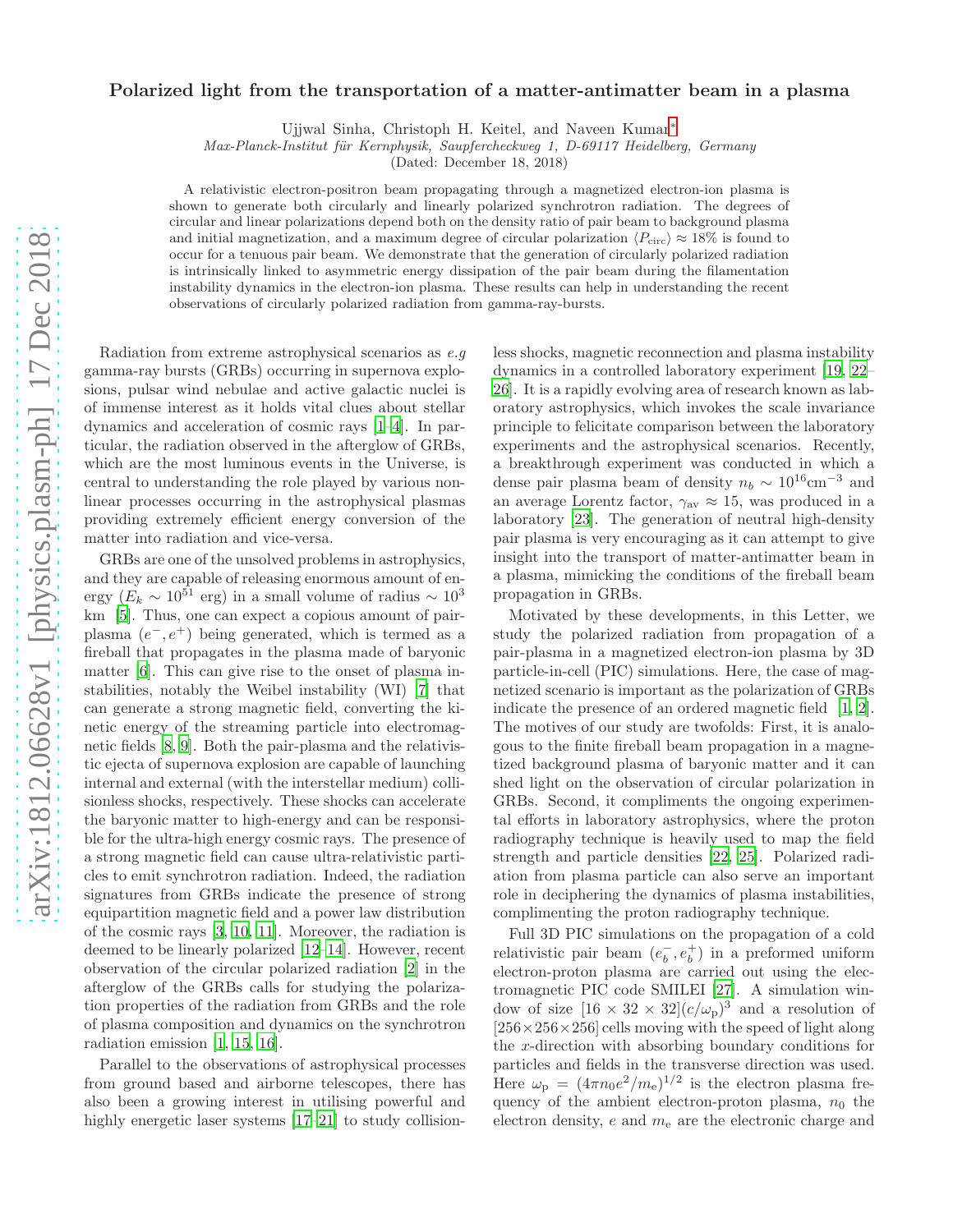

<span id="page-1-0"></span>FIG. 1. (a) and (b)  $e_b^-$  and  $e_b^+$  densities in the yz plane respectively at  $x = 8c/\omega_{\rm p}$ . (c) Spatial distribution of transverse magnetic field energy in the yz plane at  $x = 8c/\omega_{\rm p}$ .(d) beam  $e_b^-(\text{red})$  and the beam  $e_b^-(\text{blue})$  energy distribution showing the deceleration of  $e_b^-$  and acceleration of  $e_b^+$ .

mass respectively, and  $c$  is the velocity of the light in vacuum. The pair beam with a Gaussian density profile in each direction was initialized at the center of the simulation window with FWHM  $[2 \times 8.5 \times 8.5](c/\omega_{\rm p})^3$ . We used the simulation timestep of  $\Delta t = 0.0295 \omega_{\rm p}^{-1}$  and  $[2 \times 2 \times 2]$ particles per cell per species [\[28](#page-4-21)]. The ambient plasma had realistic proton to electron mass ratio,  $m_{\rm p}/m_{\rm e}$  = 1836 with temperature ∼5 keV. The ambient plasma was magnetized with a uniform magnetic field  $\mathbf{B}_0 = B_0 \hat{\mathbf{e}}_x$ , of strength  $B_0 = [0.1, 0.2, 0.3, 0.4, 0.5, 0.75, 1.0]$  (normalized to  $m_{\rm e} \omega_{\rm p} c/e$ ). For plasma density of  $n_0 = 10^{16} \text{ cm}^{-3}$ , it corresponds to  $B_0 \sim (3 - 30)$  T. These parameters are readily available for current laboratory astrophysics experiments and can be scaled up for comparison with astrophysical scenarios [\[29](#page-4-22)]. The choice of parallel magnetic field can correspond to either the magnetic field of central engine of the GRB, interstellar magnetic field compressed at the shock front or field generated due to other dynamical processes [\[6,](#page-4-2) [14,](#page-4-10) [16\]](#page-4-12).

When a pair beam  $(e<sub>b</sub>)$  $\overline{b}$ ,  $e_b^+$ ) propagates in a plasma, the beam electrons  $(e_h^-)$  $\overline{b}_b$ ) repel and the beam positrons  $(e_b^-)$  $\binom{-}{b}$ attract the background plasma electrons respectively, violating the quasi-neutrality of the plasma. This causes the generation of an inductive electric field that, in turn, generates a return plasma current to neutralize the effect of external beam. Since the pair-beam has transverse size larger than the plasma skin-depth  $d_s = c/\omega_p$ , the return plasma current can penetrate, and flow inside the pairbeam. This configuration of the opposite beam currents



<span id="page-1-1"></span>FIG. 2. Energy dissipation of each species of the pair beam at two different beam to plasma density ratios (a)  $n_{b0}/n_0 = 0.1$ and  $(n_{b0}/n_0 = 1)$ . Other parameters are same as in Fig[.1.](#page-1-0)

is unstable in a plasma and it can split the pair-beam into smaller filaments of size  $\sim d_s$  due to the WI or current filamentation instability (WI/CFI), leading to the generation of a strong transverse magnetic field at the expense of the pair-beam energy. Since in the case of an ambient electron-proton plasma, only the background electrons participate in the current neutralization as  $m_{\rm p} \gg m_{\rm e}$ , the  $e_b^+$  and  $e_b^ \overline{b}$  filaments experience deceleration and acceleration respectively, leading to the difference in their energy spectrum [\[30\]](#page-4-23). Fig[.1](#page-1-0) (a-b) shows density of the  $(e_b^-)$  $_b^-, e_b^+$ ) beam species with initial Lorentz factor  $\gamma_0 = 50$ and a peak beam density per species  $n_{b0} = 0.1n_0$  after propagating a distance of 1500  $c/\omega_{\rm p}$  (8 cm for an ambient plasma with  $n_0 = 10^{16} \text{cm}^{-3}$  in an initially magnetized  $(B_0 = 7.5 \text{ T})$  electron-proton plasma. One can see the filamentation of the pair-beam due to the WI/CFI in panels (a) and (b) and associated magnetic field energy in panel(c). Fig.  $1(d)$  $1(d)$  shows the difference in average kinetic energies between the beam  $e_b^+$  and  $e_b^-$  which is  $\langle \gamma \rangle_{e_b^+} - \langle \gamma \rangle_{e_b^-} \approx 10 \, (\sim 5 \text{MeV})$ . This energy difference is predominantly caused by the beam energy loss in generating the magnetic field, but also due to return current neutralization dynamics. Fig[.2](#page-1-1) shows that for density ratio  $n_{b0}/n_0 = 0.1$ , the  $e_b^ \bar{b}$  looses energy while  $e_b^+$  gains energy as explained before. However, at density ratio  $n_{b0}/n_0 = 1$ , both species loose energy to generate the magnetic field due to WI/CFI, though the  $e_b^+$  population still has higher average energy than the  $e_h^{\frac{1}{b}}$  $\bar{b}$  population. Indeed, the beam to magnetic field energy conversion ratios in both cases read 2% for  $n_{b0}/n_0 = 0.1$  and 4.7% for  $n_{b0}/n_0 = 1$ . This suggests that  $e_b^{\dagger}$  $\overline{b}$  population dominantly contributes to magnetic field generation. This can be simply understood by observing the fact that both the  $e_b^+$  and return plasma currents are in the same direction and hence they are not as unstable as the oppositely mov- $\text{ing } e_b^ \overline{b}$  and return plasma currents.

To analyze the spectrum and polarization of the radiation emitted from the beam particles, we extracted trajectories of 1000 beam  $e_b^ \overline{b}_b$  and  $e_b^+$  directly from the PIC simulations. The particles were randomly selected from those lying initially in the  $xy$  plane at  $z =$  $16 c/\omega_{\rm p}$  [\[31\]](#page-4-24). We develop a new post-processing code CASPER [\[32](#page-4-25)], to compute the radiation spectrum and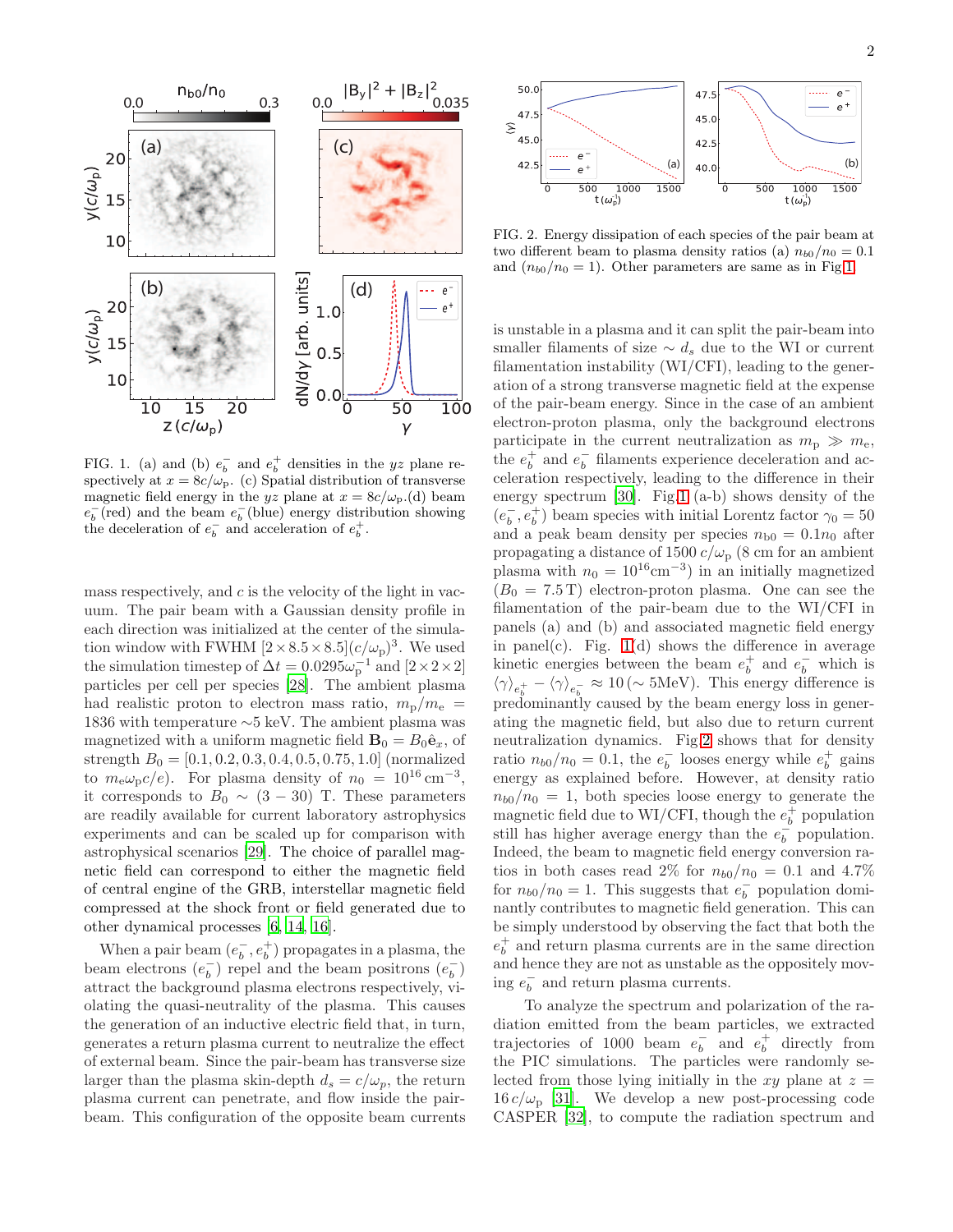

<span id="page-2-0"></span>FIG. 3. Simulation results from CASPER illustrating the radiation characteristics from 1000 beam  $e_b^-$  and  $e_b^+$  taken together from time  $t_i = 750\omega_{\rm p}^{-1}$  to  $t_f = 1500\omega_{\rm p}^{-1}$  for  $n_{b0}/n_0 =$ 0.1 and  $\gamma_0 = 50$ . (a)-(b) Frequency and space averaged radiated energy respectively from the beam species. The  $\langle \mathcal{E}_{rad} \rangle$  is normalized to  $4\pi^2 c/e^2$ . Frequency averaged  $\langle P_{\rm circ} \rangle$  in panel (c), and  $\langle P_{\text{lin}} \rangle$  in panel (d).

its polarization employing the method of Fourier transform of the radiated electric field and the Stokes parameters [\[4,](#page-4-0) [33](#page-4-26)[–35\]](#page-4-27). A two dimensional virtual detector of size  $[30000 \times 30000](c/\omega_p)^2$  is kept in the yz plane at a distance  $x = 10^5 (c/\omega_p)$ , having  $50 \times 50$  grid points. The frequency range  $\omega = (10^0 - 10^3)\omega_p$  (large enough for the spectrum) is analyzed with a resolution of  $\Delta \omega = 1$ . To capture the influence of the filamentation, filaments merging and saturation of the WI/CFI magnetic fields, the radiation was calculated from the time  $t_i = 750 \,\omega_p^{-1}$ to  $t_f = 1500 \,\omega_p^{-1}$ . Defining  $\epsilon_1$  and  $\epsilon_2$  as the unit vectors perpendicular to the direction of observation and E as the resultant radiated electric field vector from all the charged particles, the Stokes parameters are given as:  $s_0 = |\epsilon_1 \cdot \mathbf{E}|^2 + |\epsilon_2 \cdot \mathbf{E}|^2$ ;  $s_1 = |\epsilon_1 \cdot \mathbf{E}|^2 - |\epsilon_2 \cdot \mathbf{E}|^2$ ;  $s_2 = 2\text{Re}[(\epsilon_1 \cdot \mathbf{E})^*(\epsilon_2 \cdot \mathbf{E})]; \ \ s_3 = 2\text{Im}[(\epsilon_1 \cdot \mathbf{E})^*(\epsilon_2 \cdot \mathbf{E})]$ E)] [\[13,](#page-4-28) [36\]](#page-4-29). The total linear and circular polarizations read as  $\langle P_{\text{lin}} \rangle = \langle \sqrt{s_1^2 + s_2^2}/s_0 \rangle$ , and  $\langle P_{\text{circ}} \rangle = \langle s_3/s_0 \rangle$  respectively, where  $\langle s_i/s_0 \rangle = \iint s_i dA d\omega / \iint s_0 dA d\omega$  with A as the area of the detector and  $i = (1, 2, 3)$  [\[37\]](#page-4-30). Fig[.3](#page-2-0) (a-b) show the frequency and space averaged radiated energy from Fig[.1.](#page-1-0) The spectrum confirms the emission to be a synchrotron process. Since the  $e_b^+$  and  $e_b^ \overline{b}$  population have an energy difference and for a charged particle with Lorentz factor  $\gamma$ , the total energy radiated scales as  $\mathcal{E}_{\text{rad}} \propto \gamma^4$  [\[13\]](#page-4-28), the CP radiation flux (caused by **B**<sub>0</sub>) due to beam  $e_b^+$  will exceed those from beam  $e_b^ \overline{b}$ . This can also be confirmed by comparing Figs[.3](#page-2-0) (c) and (d)



<span id="page-2-1"></span>FIG. 4. Frequency spectra of the polarized radiation for two cases of beam to plasma density ratios.

where regions of high degree of circular polarization show small amount of linear polarization. The frequency averaged degree of circular and linear polarizations with peak values of  $\langle P_{\rm circ} \rangle_{\omega} \approx 0.4(40\%)$  and  $\langle P_{\rm lin} \rangle_{\omega} \approx 0.6(60\%)$ are shown in Figs. $3(c)$  and (d), respectively. The total fractional linear and circularly polarized radiation fluxes (integrated over the whole area in Figs[.3](#page-2-0) (c) and (d)) are  $\langle P_{\rm circ} \rangle \approx 0.18(18\%)$  and  $\langle P_{\rm lin} \rangle \approx 0.49(49\%).$  respectively. In all cases, polarized light is found to be  $\sim (67-69)\%$ , making the fraction of unpolarized light to be  $\sim (33-31)\%$ . Fig[.4](#page-2-1) shows the spectrum of the  $\langle P_{\rm circ} \rangle$ and  $\langle P_{\text{lin}} \rangle$  peaks at  $\omega \approx 100\omega_{\text{p}}$  for  $n_{\text{b}0} = 0.1n_0$ , which corresponds to a wavelength of  $\sim 3 \mu m$  (far infra-red) for  $n_0 = 10^{16}$ cm<sup>-3</sup>. This frequency emission is promising to explain the observation of optical circular polarization in GRBs. The spectrum broadens for higher  $n_{b0}$  due to increased radiated energy, arising due to strong WI/CFI magnetic field.

In order to check the validity of our simulation results, we use the well-known synchrotron radiation formalism [\[13\]](#page-4-28) and calculated the degree of polarization analytically. The Fourier spectrum of the radiation field is,  $\mathbf{E}(\mathbf{r},\omega) = 2 e \omega \left[ (1 + \gamma^2 \theta^2) K_{2/3}(x) \hat{\mathbf{e}}_1 / (\sqrt{3} \gamma^2 \omega_0) \pm \right]$  $i\theta\sqrt{1+\gamma^2\theta^2}\,K_{1/3}(\mathbf{x})\hat{\mathbf{e}}_2/(\sqrt{3}\gamma\omega_0)\big]\mathrm{e}^{i\omega r}/(c r)$ , where  $e \equiv$  $\overline{(e_h^{-})}$  $\frac{1}{b}, e_b^+$ , + is for  $e_b^+$  and – for  $e_b^ \bar{b}$ ,  $x = \omega/(3\gamma^3\omega_0)(1 +$  $\gamma^2 \dot{\theta}^2$  $\gamma^3$ <sup>3/2</sup>,  $\omega_0$  is the cyclotron frequency, r the distance from the charge to the observation point, and  $K_{1/3}(x)$ and  $K_{2/3}(x)$  are the modified Bessel functions. Thus, the radiation will be circularly polarized for  $\theta \neq 0$ . Numerically integrating the Stokes parameters  $s_3$  and  $s_0$ for the radiated field given before over the entire solid angle and the frequency range, we obtain the total circularly polarized radiation flux,  $P_{\text{cflux}} = 7.2(e/c)^2 \gamma^4$ and the total radiated energy  $\mathcal{E}_{\text{rad}} = 8.556(e/c)^2 \gamma^4$  for a single particle. For the pair beam with distribution function from PIC simulations,  $f(\gamma)_{\alpha}$ , where  $\alpha =$  $(e_b^-)$  $\bar{b}, e_b^+$ , the resultant degree of circular polarization  $\langle P_{\rm circ} \rangle \, = \, \left( \langle P_{\rm cflux} \rangle_{e_b^-} - \langle P_{\rm cflux} \rangle_{e_b^+} \right) / (\langle {\cal E}_{\rm rad} \rangle_{e_b^-} + \langle {\cal E}_{\rm rad} \rangle_{e_b^+}),$ where  $\langle P_{\text{cflux}}\rangle_{\alpha} = \int P_{\text{cflux}} f(\gamma)_{\alpha} d\gamma / \int f(\gamma)_{\alpha} d\gamma$ , yields

<span id="page-2-2"></span>
$$
\langle P_{\rm circ}^{\rm th} \rangle = 0.8415 \frac{\langle \gamma^4 \rangle_{e_b^-} - \langle \gamma^4 \rangle_{e_b^+}}{\langle \gamma^4 \rangle_{e_b^-} + \langle \gamma^4 \rangle_{e_b^+}}.
$$
 (1)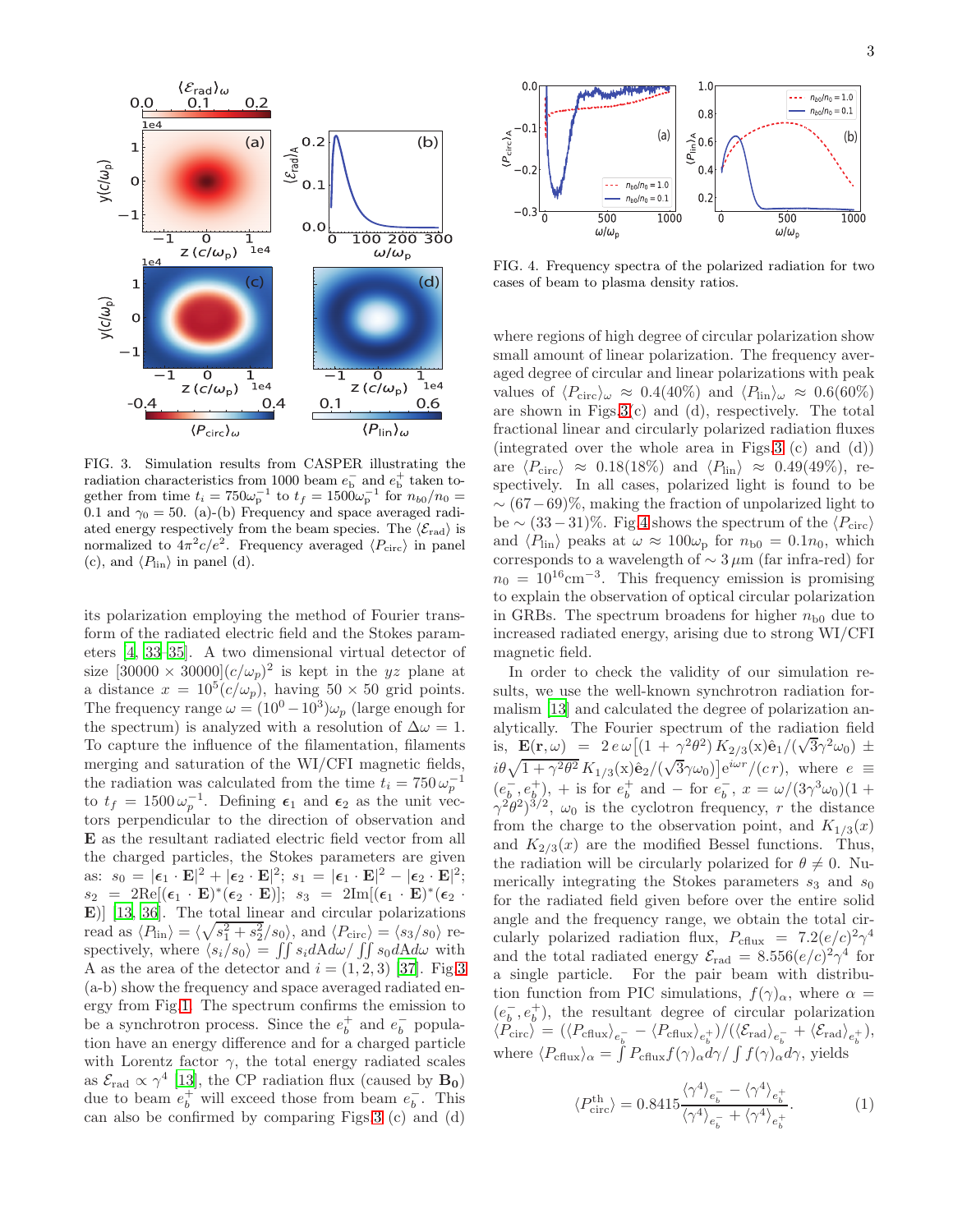Eq.[\(1\)](#page-2-2) indicates that a finite circular polarization arises due to the difference in average kinetic energies between the beam species. For the purpose of comparison of PIC simulation results and Eq.[\(1\)](#page-2-2), we performed two sets of PIC simulations: First, with  $n_{b0}/n_0 = [0.1, 0.5, 1.0],$ keeping the beam initial  $\gamma_{b0} = 50$  and then with  $\gamma_{b0} =$ [10, 20, 30, 40, 50], keeping the  $n_{b0}/n_0 = 1.0$ . The  $\langle \gamma^4 \rangle_{\alpha}$ of the beam species was calculated for the duration  $(750-1500)\omega_{\rm p}^{-1}$  using the distribution obtained from the simulation data. The  $\langle P_{\rm circ} \rangle$  followed the scaling of Eq[.1](#page-2-2) as shown in Fig[.5](#page-3-3) (a-b). The  $\langle P_{\rm circ} \rangle$  decreases while the  $\langle P_{\text{lin}} \rangle$  (insets) increases with  $n_{\text{b}0}/n_0$ . Since asymmetric energy dissipation in  $e_b^+$  and  $e_b^ \overline{b}$  species is larger at low density (as seen in Fig[.2\)](#page-1-1), the CP flux is also higher at lower densities. At higher density the energy difference between beam species is lower, yielding strong linear polarization as expected from synchrotron emission [\[12](#page-4-9), [14\]](#page-4-10). Contrastingly,  $\langle P_{\text{circ}} \rangle$  increases ( $\langle P_{\text{lin}} \rangle$  decreases) with  $\gamma$ (peaks around  $\gamma_0 = 30$ ) and decreases afterwards as shown in Fig. [5\(](#page-3-3)b) for density ratio  $n_{b0}/n_0 = 1$ . The decrease can be associated with the effect of plasma hosing and modulation instabilities in plasma wakefield regime which may further reduce and saturate the  $\langle P_{\rm circ} \rangle$  for high beam densities. Panels (c) and (d) show the dependence on the external magnetic field  $B_0$  for different initial  $n_{b0}$ . Both components of polarizations increase with  $B_0$  and saturate when the WI/CFI generated magnetic field equals the external magnetic field. The WI/CFI fields add a degree of randomness to the motion of charged particles reducing  $\langle P_{\rm circ} \rangle$  and  $\langle P_{\rm lin} \rangle$  . For high  $B_0$ , the motion of the beam particles is dominated by  $B_0$  and  $\langle P_{\text{circ}} \rangle$  arises only due to the energy difference between the beam  $e_h^ _b^-$  and  $e_b^+$  as seen in Fig[.5](#page-3-3) (c-d). In case of an  $e_h^ _b^-, e_b^+$  ambient plasma, both the species of the ambient plasma contribute equally to neutralize the current filaments of the beam species. As a result, there is no asymmetry in the kinetic energies between the beam species. Then  $\langle P_{\text{circ}} \rangle = 0$  for such a case and is independent of  $n_{b0}/n_0$ , as the  $\langle P_{\text{circ}} \rangle$  due to the beam  $e_b^ _b^-$  is canceled by that due to the beam  $e_b^+$ ; see also Ref. [\[15](#page-4-11)] where generation of circular polarization in a different physical configuration is attributed to the topological changes in pitch-angle distribution of electrons instead of the asymmetric energy dissipation discussed here.

In the PIC simulations, we have not included the electron-positron annihilation and radiation reaction effects. The annihilation rate in a plasma, in the ultra-relativistic limit, can be written as  $\dot{n}_{+}$  =  $(2\pi c n_{+}n_{-}r_{e}^{2}/\gamma_{0})$  [ln  $2\gamma_{0} - 1$ ] sec<sup>-1</sup>, where  $n_{+}, n_{-}$  are the electron and positron densities respectively,  $r_e$  is the classical electron radius, and  $\gamma_0$  is the Lorentz factor of the pair beam [\[38\]](#page-4-31). For PIC simulation parameters,  $n_{+} = n_{-} = 10^{15} \text{cm}^{-3}$ , and  $\gamma_0 = 50$ , it yields  $n_{+} \sim 1$ fs<sup>−</sup><sup>1</sup> , justifying the assumption of ignoring the pair annihilation in our PIC simulations. Also, the magnetic field due to the WI doesn't grow to large values to necessitate



<span id="page-3-3"></span>FIG. 5. Scalings of  $\langle P_{\rm circ} \rangle$  from Eq.[\(1\)](#page-2-2) and PIC simulations. Scaling of the  $\langle P_{\rm circ} \rangle$  and  $\langle P_{\rm lin} \rangle$  (inset) (a) at  $\gamma_0 = 50$ , (b) at initial  $n_{b0}/n_0 = 1$ . For (a) and (b)  $B_0 = 1$ . Panels (c)-(d) show the scalings of  $\langle P_{\text{circ}} \rangle$  and  $\langle P_{\text{lin}} \rangle$  with  $B_0$  at  $n_{b0} =$ [0.1, 0.5, 1.0] and initial  $\gamma_0 = 50$ .

the inclusion of RR force in our PIC simulations [\[39\]](#page-4-32). Also we have ignored that plasma collisions due to lower plasma density employed in PIC simulations.

In conclusion, we have shown that a pair beam  $(e_b^-)$  $\bar{b}, e_b^+$  propagating through a magnetized electronproton plasma emits radiation by the synchrotron mechanism. The asymmetry in the kinetic energies of the beam species arising due to the energy dissipation into generating the transverse magnetic field do not allow the left and right circularly polarized radiation fluxes from the beam species to cancel, resulting in a finite circularly polarized radiation flux. The degree of linear and circular polarization depend on the initial  $n_{b0}$  and  $\gamma_0$  of the fireball, the initial magnetization and the composition of the ambient plasma. These results can be readily tested in laboratory astrophysics experiments. In addition, the origin of circular polarization due to asymmetric energy dissipation between beam  $e_h^ \bar{b}$  and  $e_b^+$  species opens the scope to explain the recently observed circular polarization in the optical frequency range from GRBs [\[2\]](#page-3-2).

The authors would like to thank Dr. K. Hatsagortsyan for useful discussions. U. Sinha would like to thank the SMILEI development team for technical support.

- <sup>∗</sup> Corresponding author: [naveen.kumar@mpi-hd.mpg.de](mailto:naveen.kumar@mpi-hd.mpg.de)
- <span id="page-3-1"></span><span id="page-3-0"></span>[1] C. Mundell, D. Kopač, D. Arnold, I. Steele, A. Gomboc, S. Kobayashi, R. Harrison, R. Smith, C. Guidorzi, F. Virgili, et al., Nature 504[, 119 \(2013\).](https://www.nature.com/articles/nature12814)
- <span id="page-3-2"></span>[2] K. Wiersema, S. Covino, K. Toma, A. Van Der Horst, K. Varela, M. Min, J. Greiner, R. Starling, N. Tanvir,